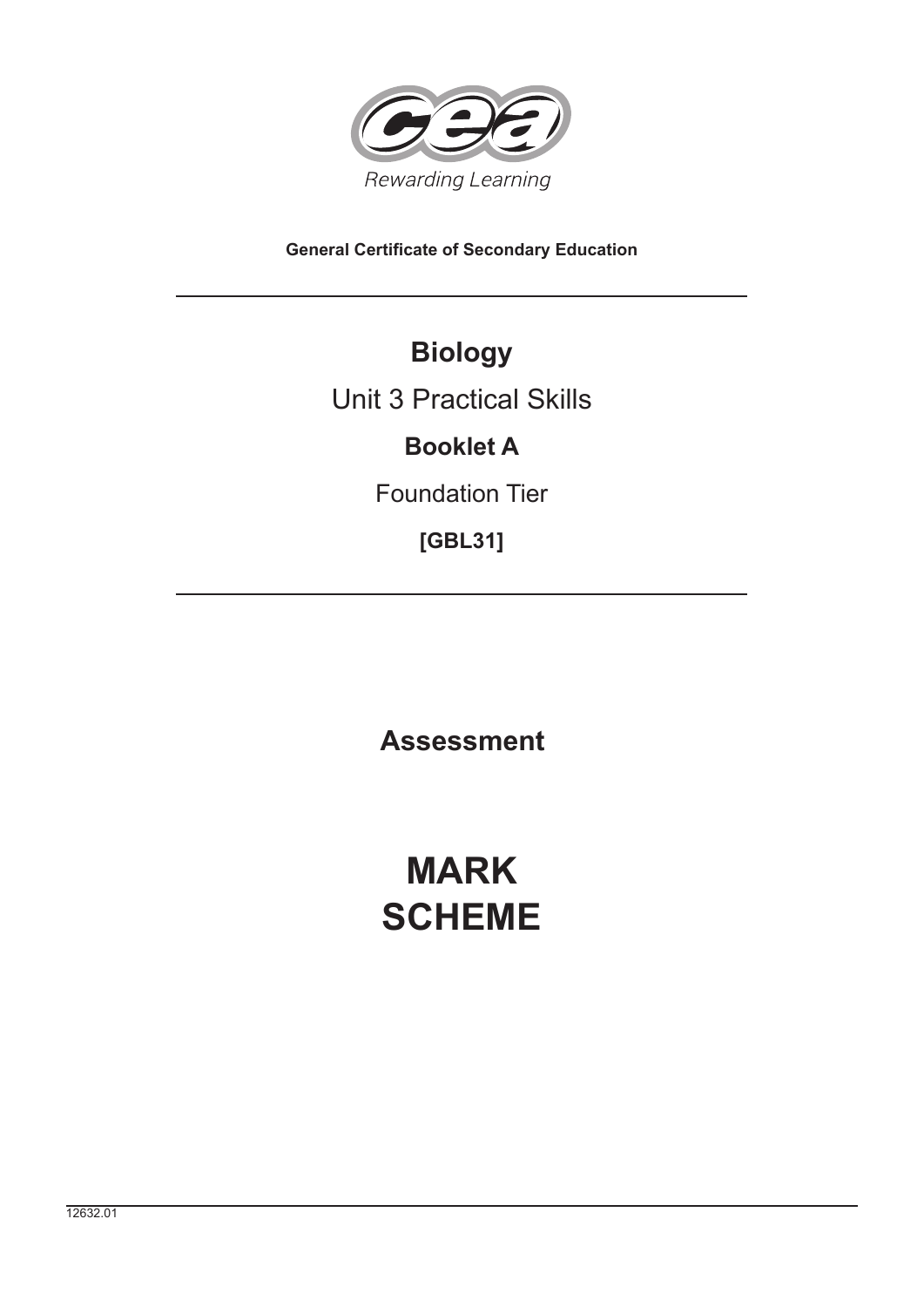#### **General Marking Instructions**

The main purpose of the mark scheme is to ensure that each question is marked accurately, consistently and fairly.

Mark schemes are not intended to be totally prescriptive. No mark scheme can cover all the responses which students may produce. In the event of unanticipated answers, teachers and lecturers are expected to use their professional judgement to assess the validity of answers.

#### **Mark Scheme Annotation**

- The use of a solidus (/) denotes alternative answers which can be awarded within the same question (or marking point in a question worth more than one mark).
- The use of a semi-colon (:) denotes separate marking points. These are particularly relevant when separating the different marking points in a question worth more than one mark.
- Part of an answer within brackets indicates that this part is not essential to gain credit the bracketed section is usually to set context or for the purpose of completeness.
- Some answers are shown as 'Any **two** from' (or any number between two and six). This means that any two (or other specified number) answers from the bullet-pointed list can be credited in this question or question part.

#### **Marking Calculations**

Full marks are normally awarded for the correct answer – irrespective of whether working out has been shown (even when asked to show working out.) The principle of 'error carried forward' (ECF) usually applies in that if a student makes a mistake in the first part of a three-mark, three-stage calculation then the final two marks can be awarded if the second and third stage processes are carried out correctly. The same principle applies to a mistake at any stage in a calculation.

#### **Marking QWC question**

See guidance in the mark scheme at the QWC question and also the section in the subject-specific guidance.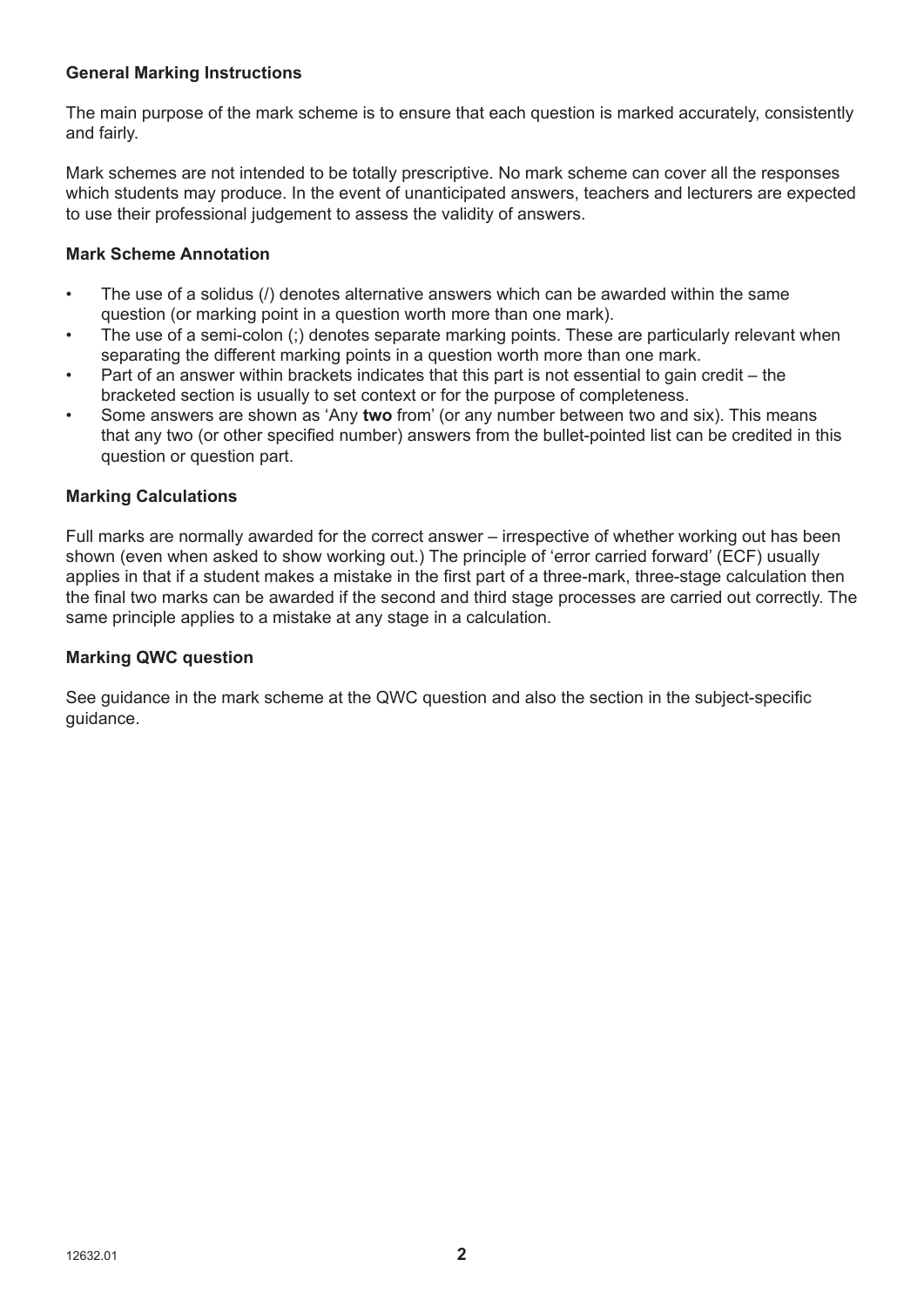### **AVAILABLE MARKS Task 1: Investigating factor(s) needed for photosynthesis. 1 (a)** (Accurate representation of) leaf drawn; [1] Card drawn in correct position; correctly labelled [2] [3] **(b)** Area of leaf covered: Yellow – Brown; Area of leaf not covered: Blue – Black; [2] **(c)** To destarch/remove starch/to ensure no starch present; so any starch present is made during the investigation [2]  **(d)** • to kill the leaf; to soften the leaf; • to test for starch [3]  **(e)** Chlorophyll; [1] **(f)** Light; [1] **(g)** No light; No photosynthesis took place; No starch produced; 15